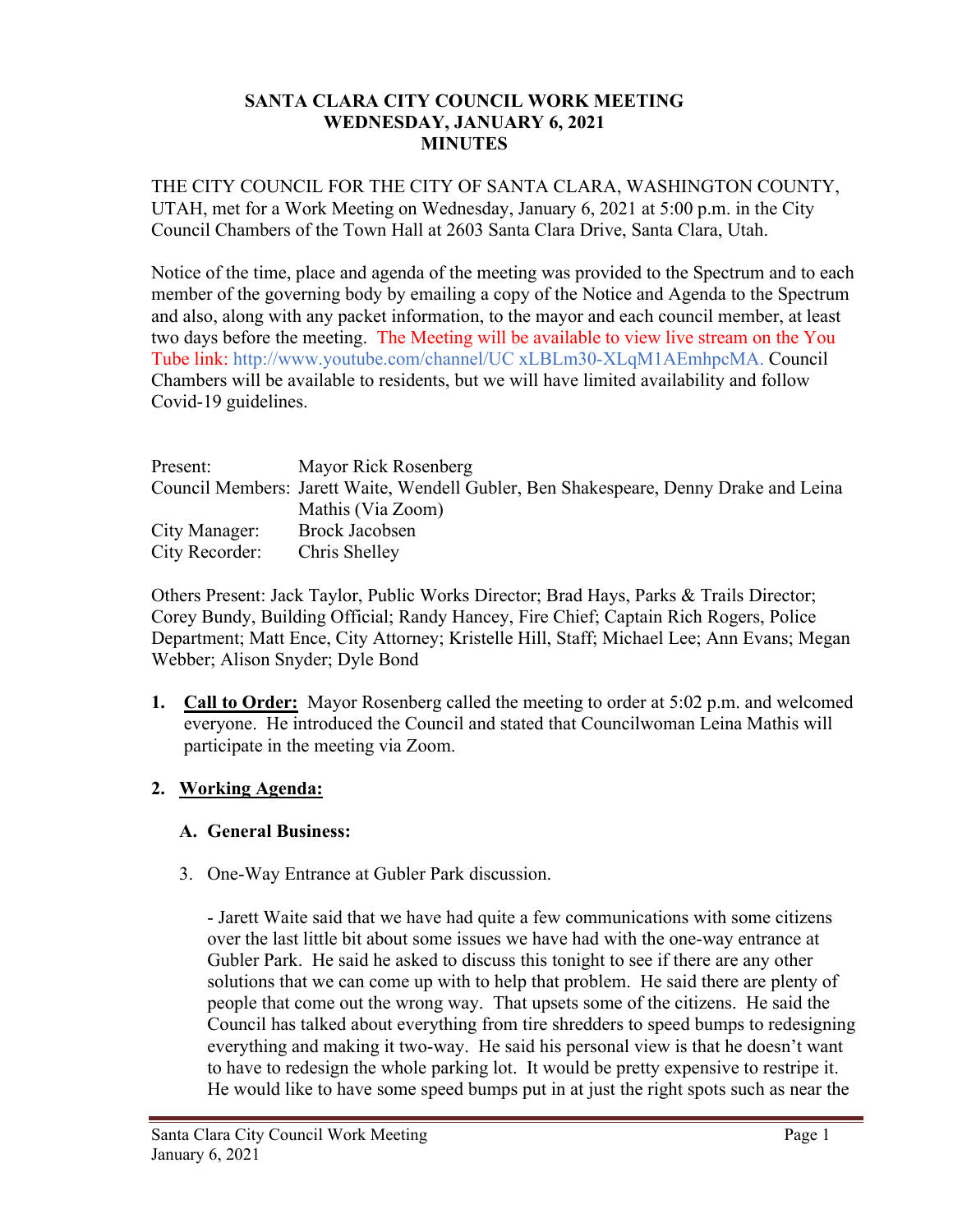entrances and in the middle. He invited some of the citizens to come to this meeting so Council could have some input in this. This might help the Council in their discussion to get some input first.

- Ann Evans, 3772 Nicholas Drive, said she appreciates Jarett Waite bringing this up again. She said this situation has not improved since she visited with the Council last February. She said the extra signs have been very nice, but people just disregard them. She said that over Christmas it was one of the worst holiday seasons she has ever seen for wrong way drivers coming out. It was horrible. She said she knows we have a lot of transient people at Black Hawk and she knows how difficult it is to keep track of all the people that move out and move in. It is a constant turnover. She said she talked to people when we were able to go to church and explained to them not to keep coming out the wrong way but because we are not in that same situation now, we don't have that same interaction with the people. She said she has discussed a few things with Jarett Waite. She is in favor of whatever Council can do to make this problem so that it at least comes up to what the citizens thought it was going to be in 2016. She said she likes the idea of speed tables that go all the way across the parking lot. She is also in favor of the tire shredder. She knows what it's like to have a tire shredded. But if we really intend to stop people from going the wrong way, we have to act such as this that will make them stop otherwise, they will never stop. She said they have the speed tables at the Dixie Center, and they work pretty well. She said she is desperate. It has been over 3 years and she is afraid that someone is going to get hit and killed. There are a lot of little kids who play at the four-way corner and she sees people come tearing through there. That is her main concern. She hopes Council will look at this and consider their plight. This is a plight for our community.

- Michael Lee, 2312 Jacob Drive, said he lives down the street from the entrance. He thanked Council for everything they have done so far. He said that when this was initially proposed the community there asked for some things and the City wanted to do something else and he has always felt like both sides gave a little and there was a compromise. He said his greatest fear is that the Council is going to get frustrated and throw their hands up and turn it into two-way traffic. He said he wanted to voice as strongly as he can that if a compromise has to be that it remains as it is. He said he is the Safety Person for the Washington County School District and you can't make people comply. He stated that he knows that better than anyone. You can paint every curb and put up every sign but there is no way you can make people do something. He said the last thing he wants to see is his 7-year old daughter riding her bike and trip over a stake sticking out of the middle of the street. He feels that the Council is really trying to listen to the concerns. He doesn't know what more the City is expected to do. Law enforcement can't dedicate themselves to one intersection and realistically people are going to do what they are going to do. In terms of the best/worst case scenario this is better than a two-way street. He appreciates Council considering this again and talking it over.

- Alison Snyder, 2326 Jacob Drive, said that the people who misuse the one-way and the parking lot are people who are not vested in the community. They are people who are there to play a game of pickle ball, people who are from out of State for a baseball tournament, renters who live in the townhomes and are somewhat transient. They know they are doing something wrong. She said she lives on the intersection where you come out from that parking lot and there have been a couple of incidents since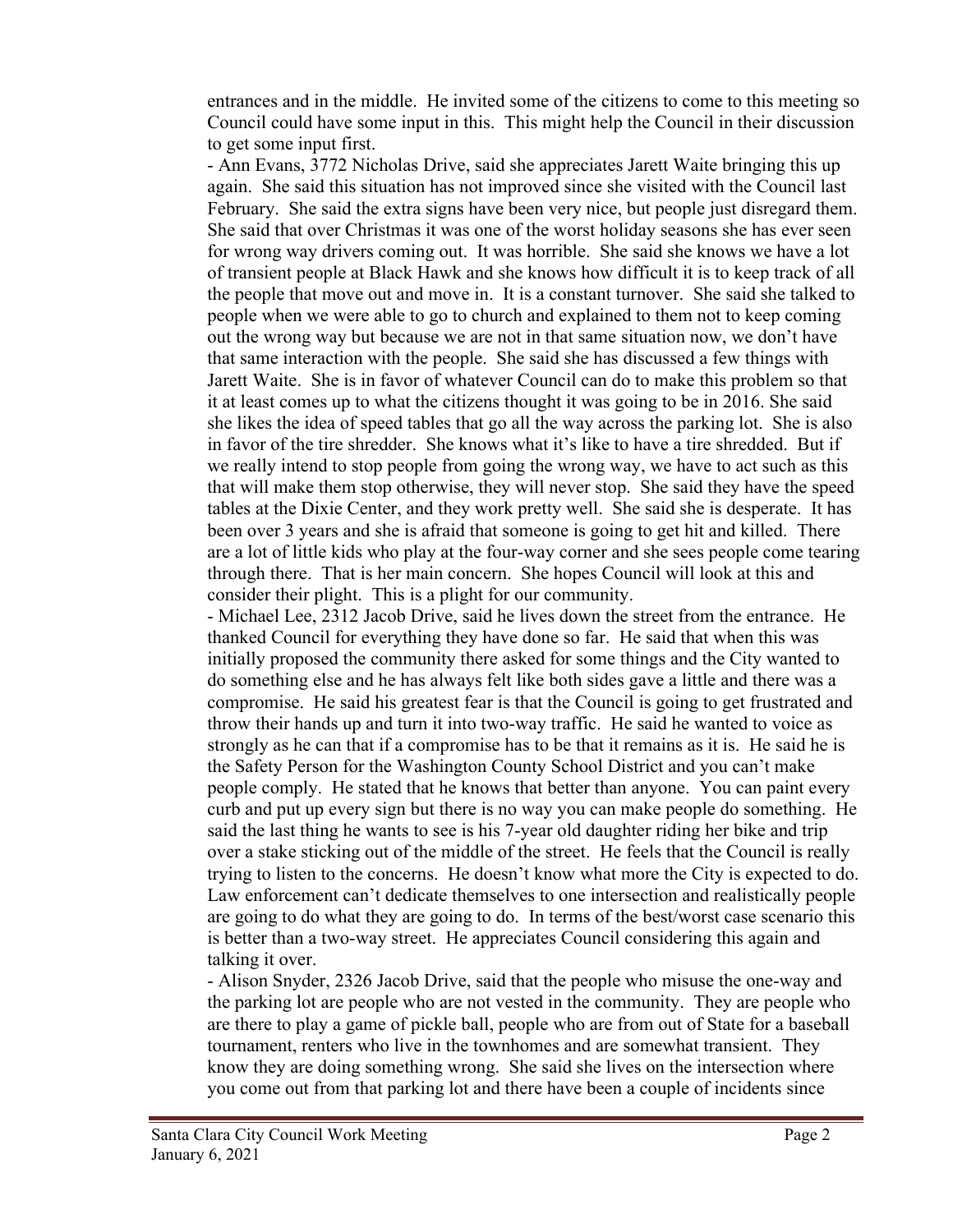March where her kids have almost been hit by cars that are leaving. They don't stop at that stop sign. People are going to take the easiest route out. The parking lot is wider than the road they are supposed to be using. She appreciates Council addressing this. She said if speed bumps are going to be put in, they are going to have to be put in across the whole parking lot.

- Captain Rich Rogers said as a police department in talking about safety the idea of tire shredders was brought up, but it is a park and kids ride their bikes there and he thinks a tire shredder would be a horrible idea to put there. Children will ride on that and hurt themselves. He said the reason that people hurry through that parking lot is because they don't want to get caught while they are driving down that way. He said an easy fix would be opening it up to a two-way area. He said that is the police department's thought to be the easy fix for it. He said in the end they will enforce whatever it is. But it is virtually impossible for our department the size that it is to have someone up there 24/7. He said they have officers up there at special times including ballgames. When that parking lot is full it is hard for a single vehicle to get out that way. Generally, the problems with safety more occur when there is nothing going on up there and you have the pickle ball courts. He said he has sat up there personally and the two people he caught going out of there, one lived right in the neighborhood and the other one lived across the street on Jacob Drive. Generally, the people they have noticed making the wrong ways live in that area. It is more convenient going out that way then going all the way around. That is the department's thoughts on that.

- Ben Shakespeare asked Officer Rogers about a speed bump or something like that. What is his opinion on that?

- Captain Rogers said they slow people down. There is no doubt about that. It depends on the design of them.

- Wendell Gubler asked about the apartments and condominiums that are there. Is there a lot of traffic from those going the wrong way?

- Captain Rogers said he doesn't know. His experience is that the people that are going the wrong way are people that live on the south side of the park. He said that he would imagine that most people going that way would live on that side of town. They will go through there and use the pickle ball courts and rather than going all the way around they will cut right back through. That is generally what the department has noticed.

- Wendell Gubler asked that if there was a speed bump just before the stop sign would that slow them down for the stop sign.

- Captain Rogers said yes. It would slow people down.

- Jack Taylor, Public Works Director, said they do work but you have to be careful. We had an incident where we put some asphalt down in the road and some kids rode over it on their bikes and wrecked and the City got sued. We would have to make sure we put them in the right place and make sure it works because if someone goes across it on their bike and wrecks, we could possibly get sued. We have to be careful what we do and make sure it's approved and go through the proper process. He would rather see the speed bump back in the park and not out on the road.

- Mayor Rosenberg agreed with Jack in locating speed bumps in the park and not out on the street. There are a couple areas inside the park we can locate a speed bump appropriately and if we did a tabletop one, they are a lot safer.

- Brad Hays, Parks & Trails Director, said that when we did the original design for the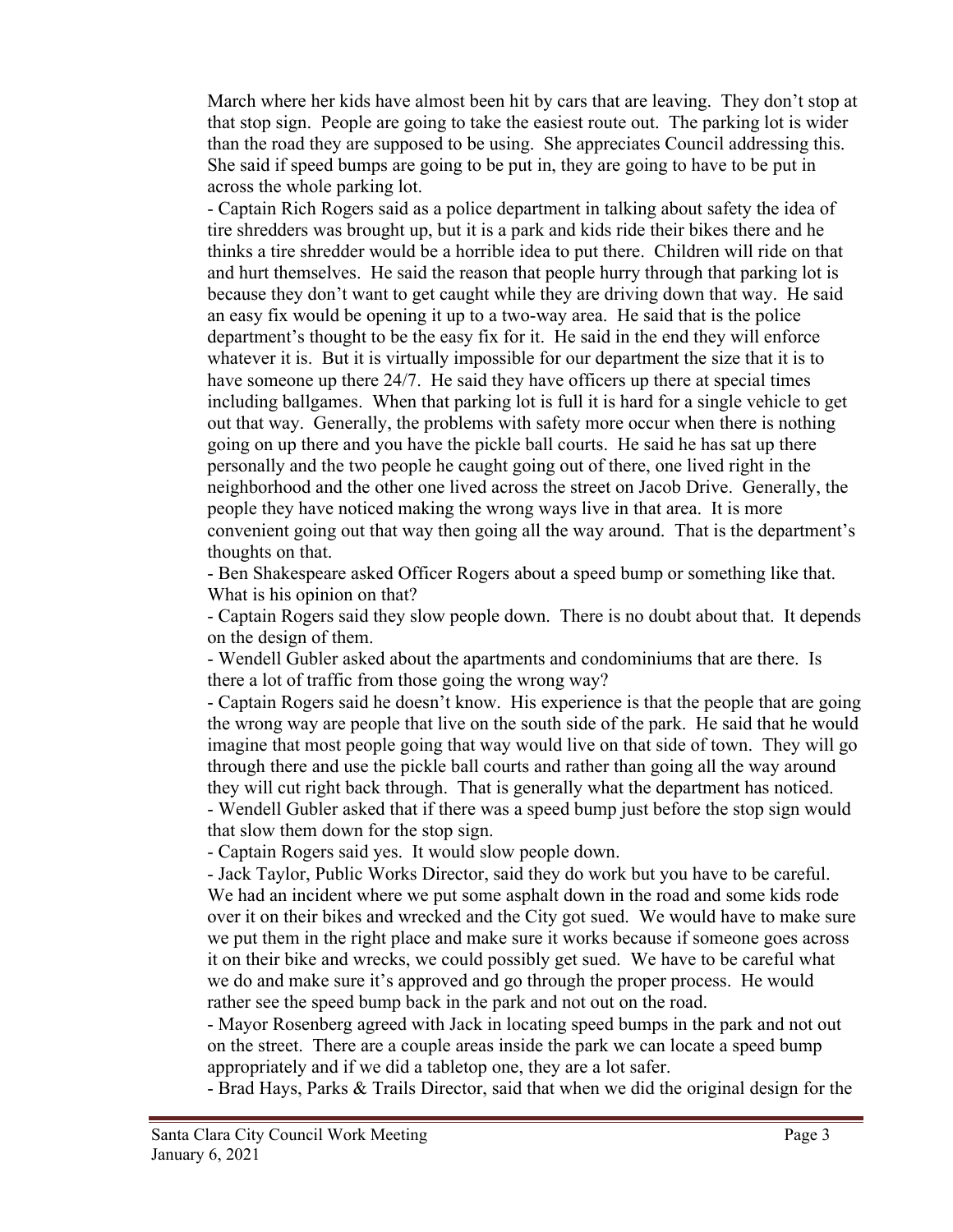park, we did have a speed table and a sidewalk between fields 2 and 3 and it would go across to the school. We didn't incorporate that in the final design. He said he is dead set against tire shredders because of the safety of small children. He said his thought is a speed table will slow people down, but it won't make them go the right way unless it is bad enough that it will deter people from wanting to go that way. Unless it is something that will deter people from wanting to drive in there period it won't be effective.

- Mayor Rosenberg said that Scott mentioned some sort of a gate or an arm that would only open going the right direction. It would only trigger going the correct way. We could look at the cost of what that would be. That may be something we could look at cost wise because that would definitely slow them down and would eliminate the wrong way drivers.

- Jack Taylor said that is a good idea. He said he worries about maintenance and about kids out there hanging on it and trying to get it to go on or off.

- Ben Shakespeare said we would replace that six times a year with people hitting it and bending it and brushing up against it. It would probably work but the ones he knows of get replaced a lot.

- Mayor Rosenberg said we could look at costs on that.

- Dyle Bond said that this is about the Jacob Drive street going into the park. He reminded Council that they collected 80 signatures from residents that wanted no entrance to the park. They wanted it blocked off. The City decided it would be a oneway street and the residents agreed to that. He said they felt that was a promise from the City Council to be a one-way street. The City has put the signs up and have done a reasonable amount of work on making it a one-way street. But it still isn't a one-way street. People are still coming out of there. He said he thinks the City has made it way too hard to fix this problem. He thinks the easy solution is having a tire shredder where the stop sign is on Tuscany. He thinks that would solve all the problems. There would be room for bikes to go on the side and people to walk on the side. That is the simple solution. He talked about putting in speed bumps or tabletops and he thinks they would help.

- Mayor Rosenberg told Mr. Bond that the Council has already talked about tire shredders and there is some opinion from public safety that it is not a good idea to mix it with a park because there is some additional danger for kids relative to that. It was discussed as well as tabletops before Mr. Bond arrived.

- Dyle Bond said the only tire shredder in the area that he knows of is in Snow Canyon State Park and he talked to the leaders of the park and they have had it there for about 20 years. He asked the leaders if there have been any problems with the tire shredder and they said no. He asked if they have had any problems with cars and they said two or three. He said if the Council really wants to see how that works, they should go up to Snow Canyon Park and drive through the park campground and look at the tire shredder and see how it works.

- Mayor Rosenberg told Council that they can direct Staff to look at something more detailed and bring this item back. Is there some direction Council wants to give Staff that way?

- Jarett Waite said he would love to see what Staff thinks about how we would do the speed bumps and tabletops and how effective it would be and the different spots to put them. It wouldn't be a big expense to the City and should help with the speeding and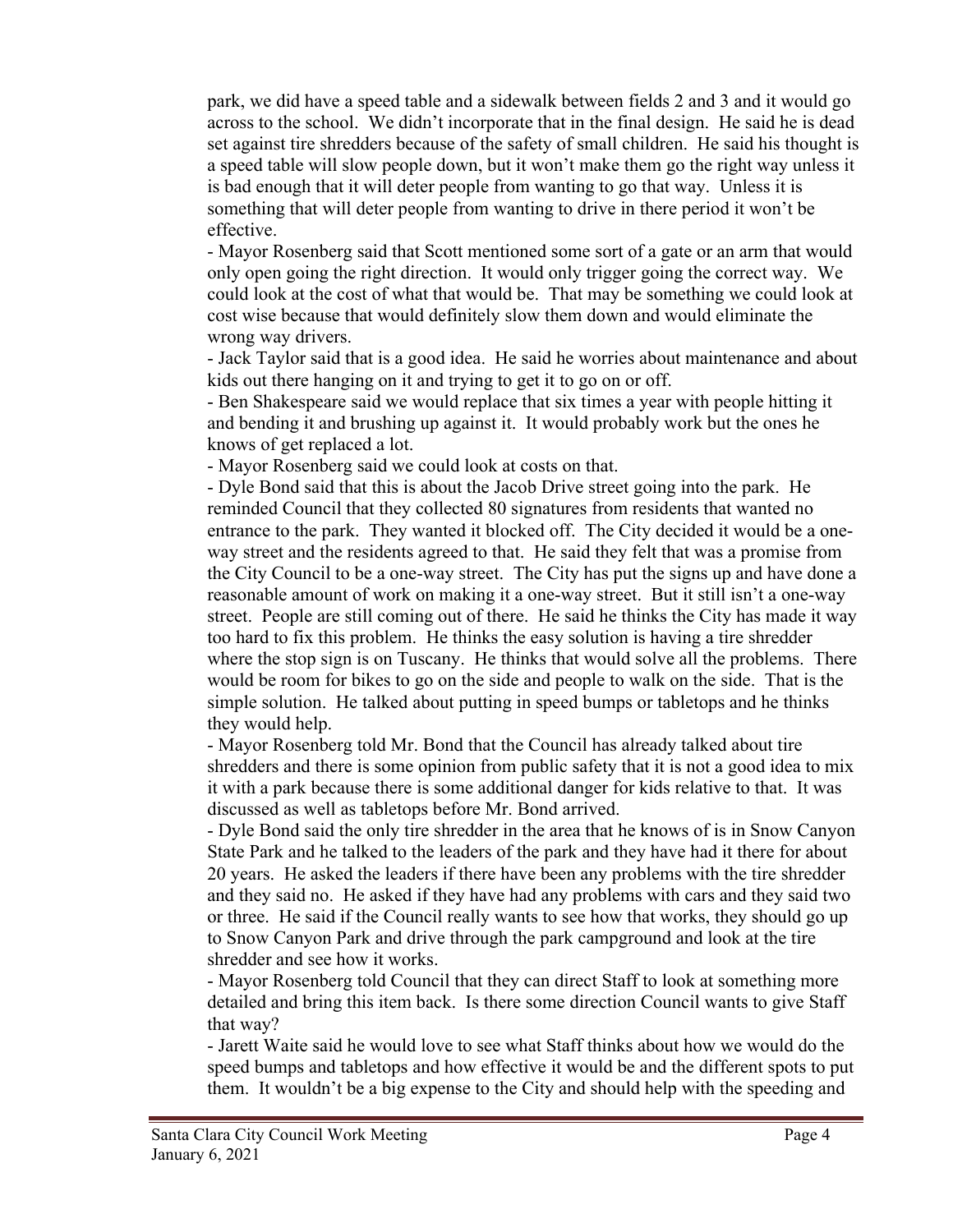making it less convenient. He said he called and spoke with Michael's wife today and her main point was that she is definitely in favor of leaving it the one-way and adding speed bumps or speed tables.

- Ben Shakespeare said as far as the design we have stop signs on both sides in and out. We have arrows and the signage is up. People are going to do this. If you look at the design and the way it is striped. The City has done a very good job and people know they are going the wrong way. He is 100% against tire shredders. He said the difference between this, and Snow Canyon State Park is you have homes and residents and kids through this park daily. They play night games out there. It is a huge liability. He said speed bumps are a possibility and it would make it inconvenient coming back. He said he has no problem with redesigning it. He knows people don't want two-way and we have tried to accommodate that, but he just doesn't know what else to do. He is not opposed to a speed bump. We could look at every street in the City if we wanted to look at people violating the law and see people violating the law. It is not just solely to this.

- Denny Drake asked if the times are significant with tournaments or are we talking about daily. He doesn't understand when the problem exists.

- Ann Evans said it is all the time.

- Denny Drake said so it is not just when we are having outside people, but we are talking about the people that live in Santa Clara doing the same thing.

- Ann Evans said that at Christmas it was a lot of out of town people. She could tell by the license plates. It was all day and during the night. In the ballgame situation they are parked so it is difficult for people to come out although they just back into the parking spaces and then they just pull out and come out the wrong way. She said when she suggested the tire shredder down at the bottom end, she does that knowing that anyone in the upper park is going to be above that tire shredder. It would mostly affect the people from Tuscany, Black Hawk and the pickle ball courts because that is where 75% of the people come from on a normal day. She said the ones that live here know to go out the other way and a lot of people have learned that, and they respect our neighborhood. She stated she doesn't see the officers patrolling and she honestly thinks if they were patrolling more and wrote more tickets people would know. She said she rarely sees an officer in her neighborhood let alone in the park. She said as far as the two-way in that parking lot when there is a ballgame and its over kids are running out to the cars and you can't have a two-way parking lot with these kids running out to get in the car. It would be too dangerous in that parking lot situation. She said the salient point is it is a parking lot. It is not supposed to be a through street. That is how the City designed it. That is in the minutes and the Council can read it themselves. She said she knows that Council doesn't like the tire shredder, but this would cut down that 75% at the north end.

- Denny Drake asked if it is the speed or just the fact that they are doing it.

- Ann Evans said it is both.

- Denny Drake said that if we put in the speed bumps and that should control some of the speed but until we educate to be obedient to the law how should we correct that. - Ann Evans said this is why we are here. She said she thought that the Council had considered a plan B or plan C if this fails but after all this time, no. She is thankful the Mayor mentioned a gate. She said that one of the things they had back in 2016 was a crash gate that was in one of the plans. Another one was a hammerhead. There were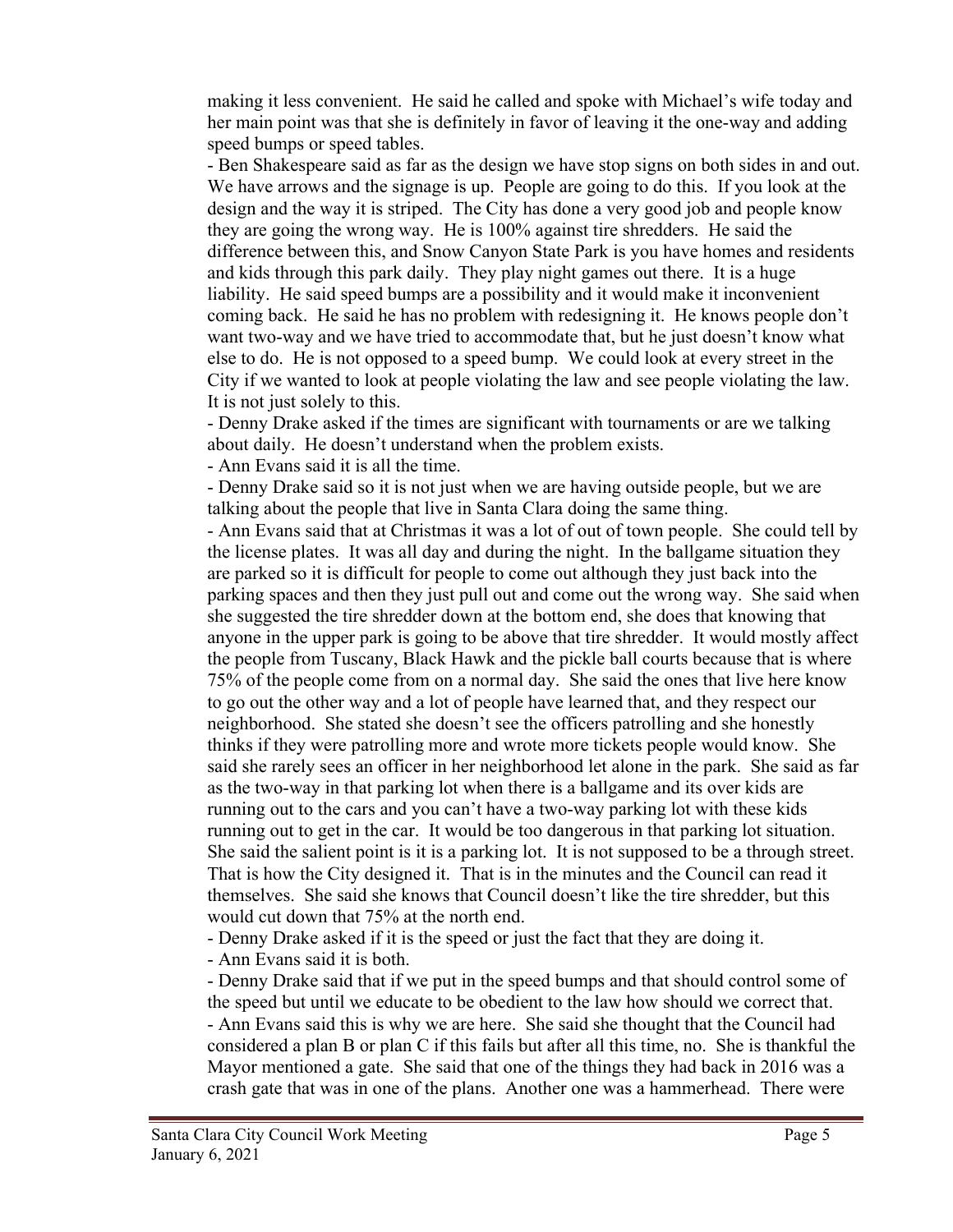about 5 different plans that they came up with. This one-way was a thing they came up with. She said that when they first came up with the plan of the one-way her husband said that was a plan set to fail. But she had faith that the City would stand with them. She doesn't know what the City can do. Maybe they could talk to other people that do parking lots in major areas. This really needs to be fixed. It needs to be tended to because it is a dangerous situation and she said her neighborhood is at risk. She said they experience this every single day.

- Denny Drake said that we need to control the speed factor within the parking lot. That would be number one and probably the easiest way to do that without becoming a real hindrance to traffic period would be the tabletops. He said we have the signage and if we can get people to be obedient to the law which is done mostly by cities then we relook at alternatives such as a gate or a tire shredder but if we eliminate the speed people will not want to go over those and hit the bottom of their car to get out. If we can make that initially strong enough then we hope that will turn them the other way. Until people are obedient to the law you are going to have people doing it but hopefully, we can cut back on the numbers.

- Wendell Gubler said he is against having a tire shredder. He said he thinks it would be too much of a liability and he would hate to see a kid in a tire shredder on a bike in the nighttime. He said we ought to look at trying the speed bumps. He would like Jack to come up with how many we can put in and how we could limit the speed in the parking lot. He thinks it would be a good idea.

- Mayor Rosenberg instructed Jack to get with Brad and come up with a plan and some costs and we will talk about this at a future meeting.

- Leina Mathis said she is 100% opposed to a tire shredder. There are a lot of unaccompanied children who go to that park and so that is not a wise decision. The speed tables are a good idea to slow traffic, but they are not going to entirely stop the one-way issue, but she is open to looking at those.

1. Budget Amendment discussion. Presented by Brock Jacobsen, City Manager.

- Brock Jacobsen said he shared this with Council back in December. Council instructed him to bring back some of the things that were removed from the budget. When we were in the budget process the COVID pandemic hit. He said that in the Council's packet he put together a list of things that are in the budget and not only the project or equipment that were removed but also operating expenses where things were cut back as much as possible. He said we cut to try to make things fit with the uncertainty of where the economy would be during this current fiscal year. He said from the General Fund we cut approximately \$250,000 in operating expenses, \$212,000 in equipment and improvements for a total of about \$470,000. He said that from the Enterprise funds it totaled about \$368,000. He said those were the things we removed in trying to balance the budget. He talked about the items that he would like to add back in. (See attached.) He said the numbers he had in there before didn't include the street sweeper. We still need to get the cost of leasing that. He talked about adding a bucket truck for the Power department and a dump truck for the Water Department. He also talked about wage increases and implementing those now.

- Denny Drake asked where the money is coming for these increases.

- Brock Jacobsen said the revenues are well exceeding our anticipated revenues. He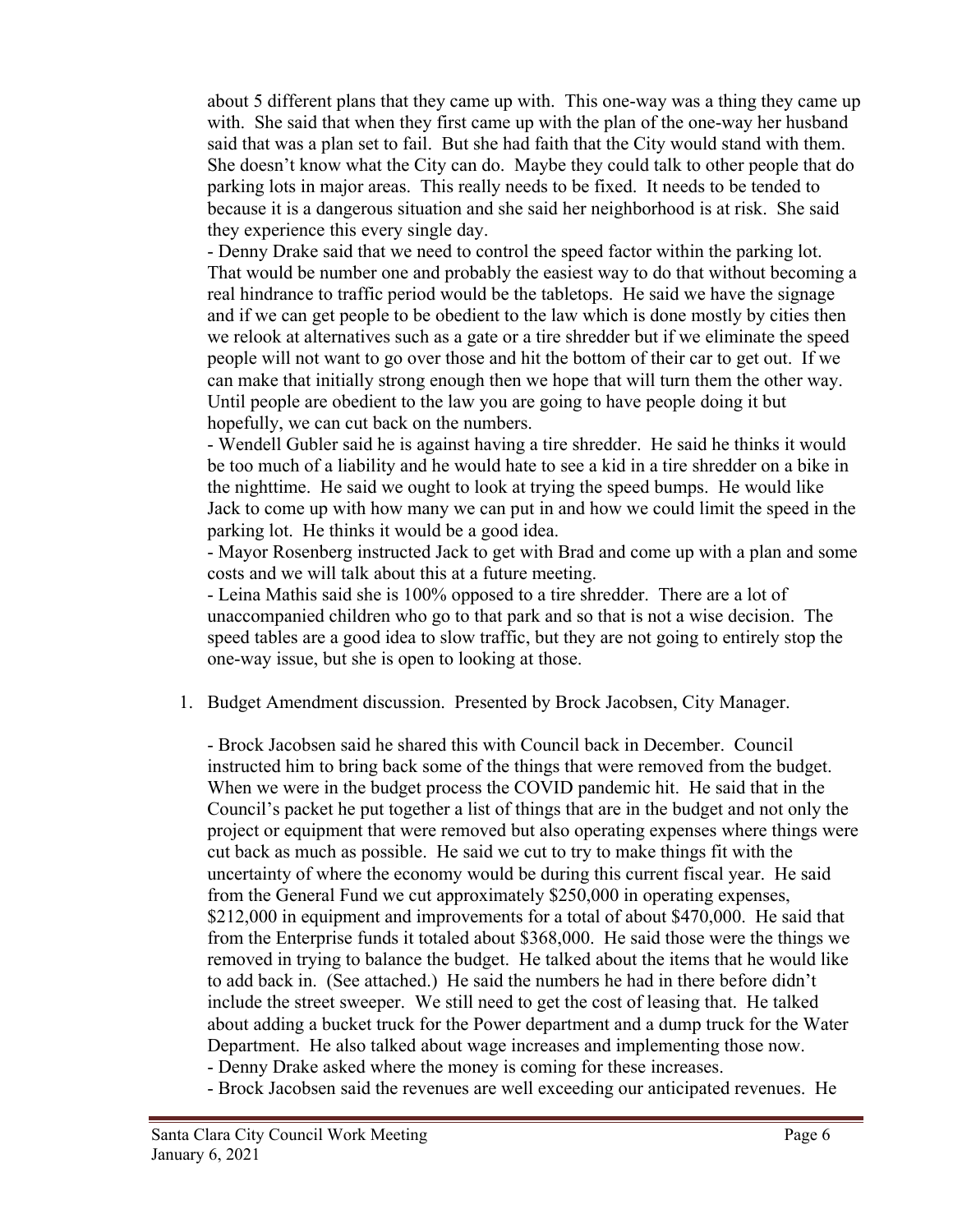said in the General Fund through 50% of the year our revenue is at 77% of the budget so we are 27% ahead of where we have projected. He said that minus the wage increases there are all one-time purchases and we have the funds there to be able to cover these expenses.

- Mayor Rosenberg said that most of these items were in the budget before when we went through our budget development last Spring. It was only when we were anticipating that revenues may drop because of COVID that we dialed everything back to be conservative and what we are seeing is we are not being impacted on our revenue side as much as we had anticipated. So, we want to put some of those items we took out back in. The need is there.

- Ben Shakespeare said that we have said that we would reevaluate later in the year. - Brock Jacobsen said the only item that is really new is the bucket truck in the Power Department. That is the only item that wasn't in the budget at the time but it has come to Jack's attention with our new poles that we have our bucket truck isn't tall enough to reach so for us to do some of the maintenance that we need we need a taller boom. - Jack Taylor said that with the bucket truck we can't reach the poles to do the work if we have an outage and even with the one we have now we have to drive right up to the pole to reach the top of it. It is really tight. He said they will try to get a used truck. They won't get a new truck. They will take the old truck and put it up for sale. When we have an emergency, we have to have it. He said in the next few years we will be building that line over toward Green Valley and we will have all those poles that we will have to maintain also and there are some pretty good valleys and hills that we will have to get into.

- Ben Shakespeare commended the Staff. That is a pretty big cut going into a budget year and we are very fortunate. He appreciates Brock and Staff for holding tight. - Wendell Gubler said that Brock was wise in pulling back and making sure we had the money. That was good judgment.

- Mayor Rosenberg said he is glad we have the opportunity to put it back in. He is glad we are not talking about the next round of cuts.

- Brock Jacobsen said we definitely have been lucky. He said he wouldn't have anticipated where we are today when we were going through this when we made the cuts. Things look good for Santa Clara right now. We have a lot of good things happening in Santa Clara.

- Mayor Rosenberg thanked Brock and said let's bring it back.

2. Gated Community discussion. Brock Jacobsen, City Manager.

- Brock Jacobsen said we brought this at the first regular Council meeting in December or the Special Meeting in December following the Planning Commission. The Planning Commission had reviewed it and sent it on to City Council for approval on Gated Communities where our current ordinances don't allow gated communities. Matt Ence (City Attorney) and Devin Snow worked and put together rewriting that ordinance on Gated Communities and City Council discussed it and wanted to take a further look at it so that is why we brought it back tonight for additional discussion. We have a lot of questions on exactly how we were going to allow them. Would it be under a single ownership as the Regal Homes (Dade Rose) has discussed or more of a traditional gated community where homeownership and multiple owners would be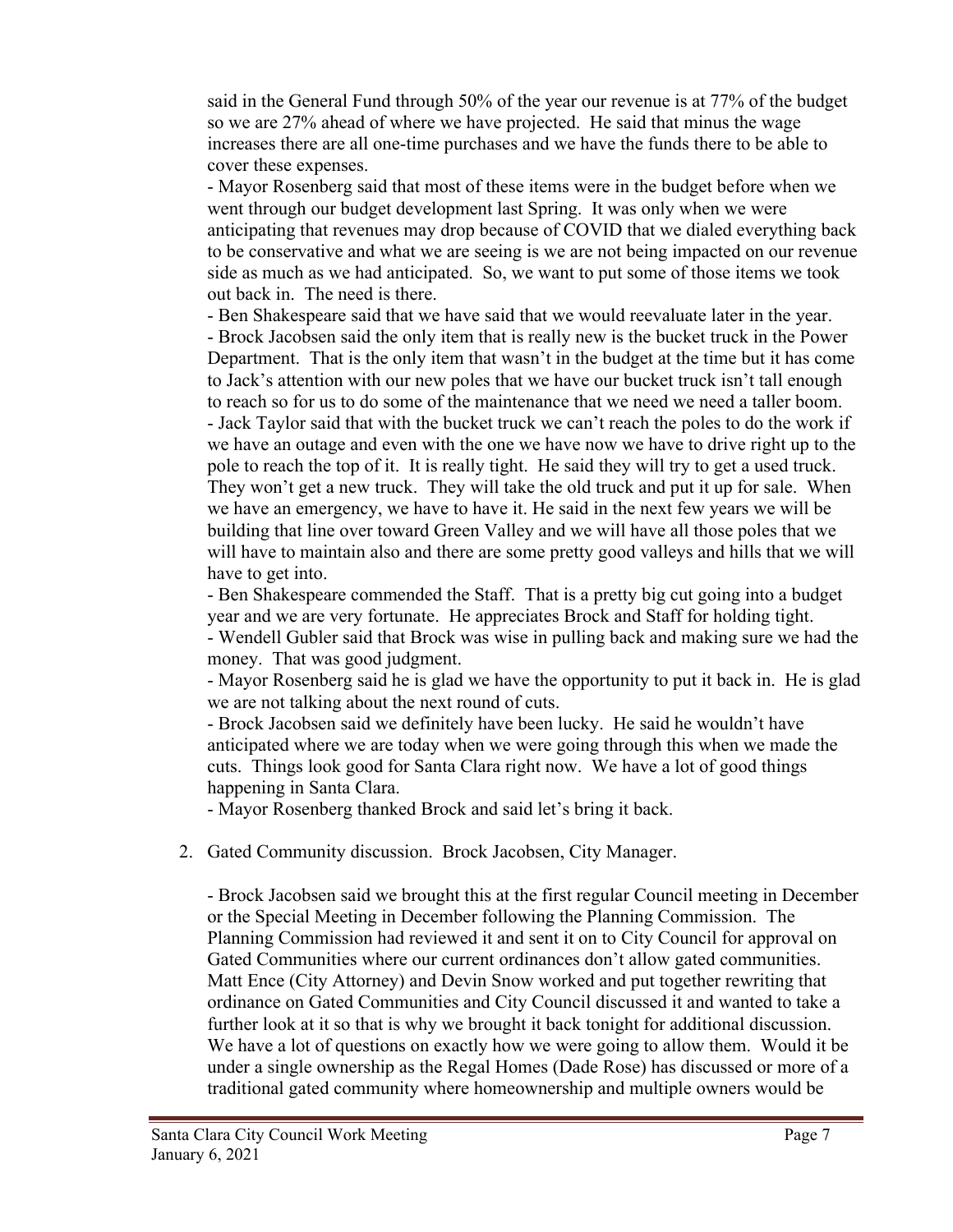allowed in that gated community? Council wasn't sure how they wanted to do this, so it came back to Council for discussion. Matt Ence can help with the ordinance and discussion on that. It is back to Council for discussion on how they want direction for Staff or Matt to proceed on the ordinance and what they would like to see in it if they want to change it and allow gated communities or if Council would like to leave it as is and not proceed with an ordinance change.

- Mayor Rosenberg said he wasn't there when this discussion happened before. He said that looking at it he thinks the only way he would support it is for a single ownership product. He doesn't want it to create an impediment to the community such as Entrada that you have to have membership to get into the community. He felt it could work on a single ownership property. He said that Rick Lloyd is here from Regal Homes. He is the partner associated with Dade Rose. He is available to answer questions if anyone has questions or if we want to hear from him as part of this discussion.

- Matt Ence said he hasn't made any changes since the last time it was discussed by Council. There wasn't any specific direction that came out of that discussion but just a desire to look at it more.

- Dade Rose, Regal Homes, told Council he was there on Zoom and could answer any questions as well. He said this is an exciting new residential project of these rental communities that are coming across the nation. He said to not think of them more than they are. They are important and are going to be great and give the ability to people that are trying to transition to housing and provide for their needs when they don't have a down payment to put on a house. This is a great opportunity for them. This is very similar to an apartment. The owner will put up a gate so that not anyone can just drive in and park. This will be a single owner and they would be highly motived and economically incentivized to maintain the property. They will be spending 10's of millions of dollars as they build the property and make the improvements and they keep the houses and the roads good. The roads are all private. They would have to take care of them and want to take care of them because if they don't, they won't get any renters. If they don't do a good job people would move out. They are creating this to be a luxury community. The incentives all line up. It makes good sense and the gates provide them with safety for the residents and it also prevents any sort of bad behavior that sometimes can happen, and it is positive from a parking perspective because their people are going to park inside of their community. There are so many positives that line up with this. He hopes Council will consider this and approve it. He hopes Council will advance this forward so that we can have a vote on it and approve it. He thanked Council for the consideration.

- Ben Shakespeare said he voiced some concerns and he has thought a lot about this. He said it is a new concept and we are trying to get our heads around it and trying to better understand. He said the more he looked into it and studied it the more he looked at what it is. He said his concern was it was a gated apartment, but it is much nicer than an apartment. They are single level and low profile, so his feelings have changed a little bit now that he understands it a little better and looked at what they really are. He is not opposed to gated communities. There is safety and security in gates. He understands it better and he trusts what the legal counsel has put in there. He thinks this fills a need in our neighborhood and in our community if done right.

- Leina Mathis said she is really concerned about private streets. She said we may be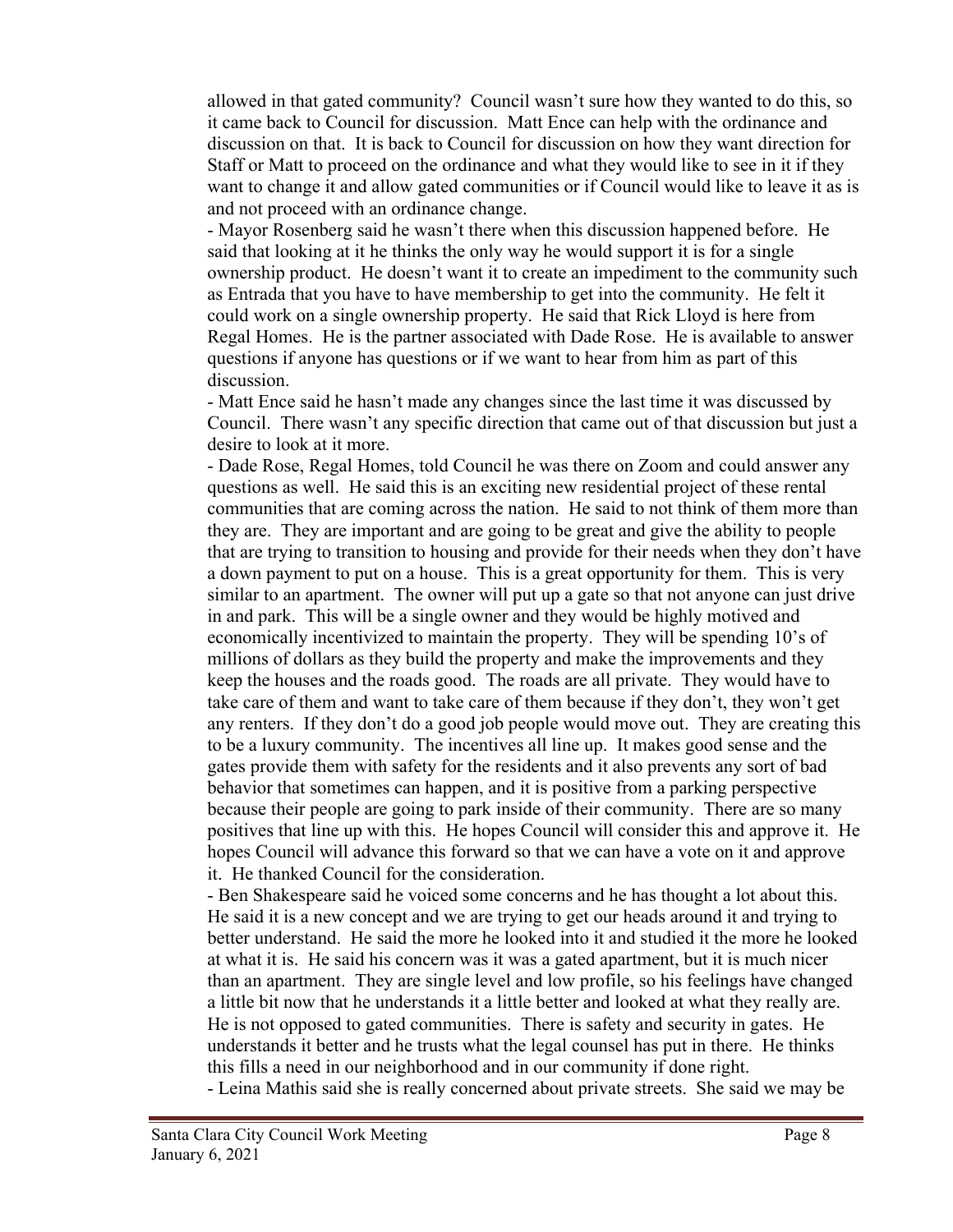setting ourselves up for unintended consequences. She doesn't like the idea of private streets. She was open to discussing gated communities with the single owner idea only because then it is restricted just to one person and potentially that would limit the number of these types of developments that we would see. She is still open to the idea but is opposed to any private street ideas.

- Jarett Waite said that in general he is against any gated communities. It is something we haven't had in the past. He can understand where the developer is coming from of creating a safety thing there. He hasn't seen enough data to know if this would really create safety to make a change to our law to allow that. He said that was probably put in our code because of the problems in St. George City of citizens asking why their roads weren't fixed and why are their sidewalks were cracked and there was no one to turn to so they had to go in and fix it. Having the one owner does solve that. He said it isn't just the roads it is the sidewalks, the utility lines, the gutters. There is quite a bit in there and he could see a citizen calling the City asking why things aren't fixed. He could see that being problematic long term. Things could change in 20 or so years with a change in ownership. He is not a big fan of private streets.

- Dade Rose said he doesn't want people to miss the good work product that the City Attorneys put forward. He said that some of the issues that Council is talking about with private roads and how are they maintained he already explained that they have a huge economic incentive to maintain them. The tenants would be there for 6, 12 or 18 months so if they don't maintain the project these tenants will leave, and they don't lose their deposit or hundreds of thousands of dollars. They just walk away. He said that Matt has already built into the proposed new ordinance in paragraph 2G the ability of the City to require the work to be done and if they don't do the work the City can do the work and lien the property and charge administrative fees and charge legal fees against them. Matt has done an excellent job of going the extra mile to make sure that disrepair is not going to happen. He said he struggles with this because the Council is talking about how they don't like private roads. He talked about how this is similar to private lanes at an apartment project, but they don't have the units vertically into the sky. They are laid out horizontally. He can't imagine the City not allowing a property owner to have a private driveway. In their cast their driveway is the width of a city street, so it is better than a driveway and they maintain it. He said in his experience that cities like that because the cost of maintenance is on the owner and not on anyone else. He said that hopefully this gives the Council the reassurance they are looking for. - Denny Drake said there are three things. First of all, the fact that we have police and fire protection that need to be in there immediately on an emergency situation and the gated community doesn't always have that accessibility. If someone were to die in a situation like that, he would feel that we as a community have failed them. The other thing is, as Mr. Rose talked about, the resolution of those problems even if we lien the property there is no resolution unless the property is sold, and the money is given to the City to protect the lien. If the property is sold then we have an issue with banks, ownership and what we are doing is creating a potential problem. He said he is failing to see the big picture right now so he would probably be opposed to a gated community even with a single owner because of the issues he mentioned. - Wendell Gubler said he has done a lot of thinking about this. He said that in his lifetime Santa Clara has changed drastically. He is not sure this is the type of thing for Santa Clara. We already have a lot of vacation rentals. We already have apartment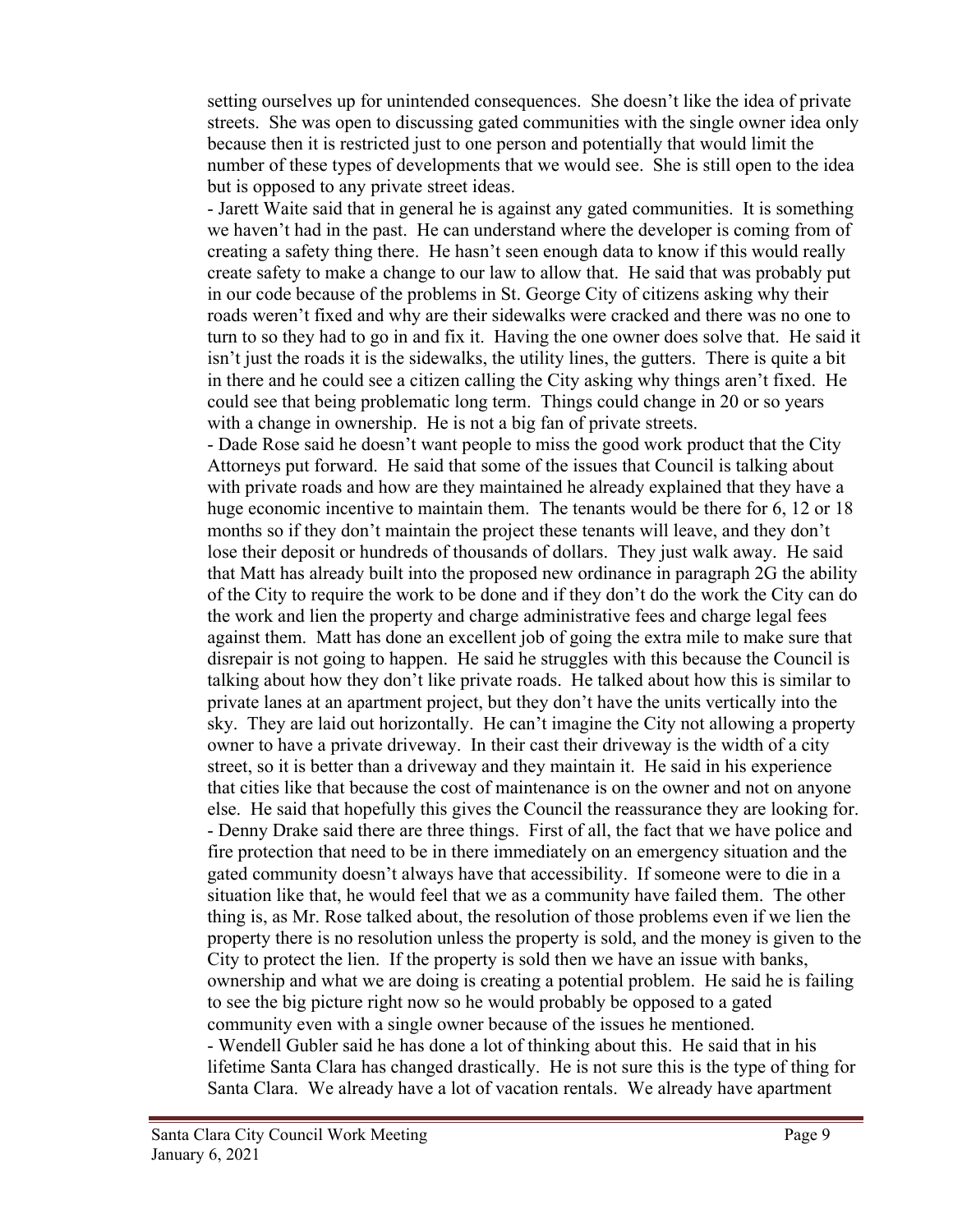complexes or condominium complexes much more than he ever envisioned. This is a new concept. He said that none of the places that Mr. Rose said these are being built in are small towns like Santa Clara. He is not sure this is something that he is interested in. More rentals.

- Mayor Rosenberg said that is probably the next application to come in but tonight we are talking about the gates and the ability to use gates and not necessarily a project that would involve the gates.

- Wendell Gubler said as far as the gates go, he sees some problems with the gates. The same problems that were mentioned by Jarett and Denny. He said he knows there is an opportunity to get the money but if we don't have an owner there to get the money from, we are not going to get the money. He would like to hear Jack's opinion on the roads.

- Ben Shakespeare asked that if he had a break inside his property and for whatever reason he refuses to fix it is the City obligated to fix it.

- Jack Taylor said no.

- Ben Shakespeare said if a tenant calls in demanding the City respond the City doesn't have to respond on that. It is a private property. It would be the same as a single resident. The language in paragraph F and G covers those items.

- Jack Taylor asked the developer about the waterlines. He said the waterlines would be put into their streets to the City standards and there would be individual meters that would go to each unit which would be metered by the City. Is that correct?

- Dade Rose said Jack is correct in that they would put in all the utilities and the waterlines, but they will have a master meter and they would pay the water bill. The single owner would pay it and they are solely responsible for it. The water bill will go to the owner.

- Jack Taylor wanted to clarify that there would be one meter at the gate as it goes into the development and the owner would pay that water bill.

- Dade Rose said that is correct and the same thing would be with power and with everything along those lines. They would be responsible for putting it in and they would take care of it. He said there are many smaller cities throughout the country that have this same type of community and it works very well.

- Jack Taylor said he looked on the Internet at one of those sites and saw how it was run and what it looked like and he was impressed. He thinks it would really benefit some of the people in this area. He is not really concerned about the roads if they build them to standards that the City has. He said to him we are still getting the benefit of people here but yet we are not paying to maintain the roads inside the development. He doesn't think it is much different then what we approved with the Sullivan development behind Harmon's. They have all those roads that go back into those condominiums and they are going to maintain them. They are private.

- Dade Rose said that other municipalities have felt this very same way. They say that this is the best of all worlds because we have a good product coming in here with a luxury rental community and it provides a niche for our people where maybe they don't want to live in an apartment building. They want a little privacy and are in their own single-family home. It works very well. This is not an overnight rental community. They will have a few units that will be able to do that for when one of the renters need a place for visitors to stay. The homes aren't huge. They are one bedroom and two-bedroom homes. So, they can rent one of the other houses for family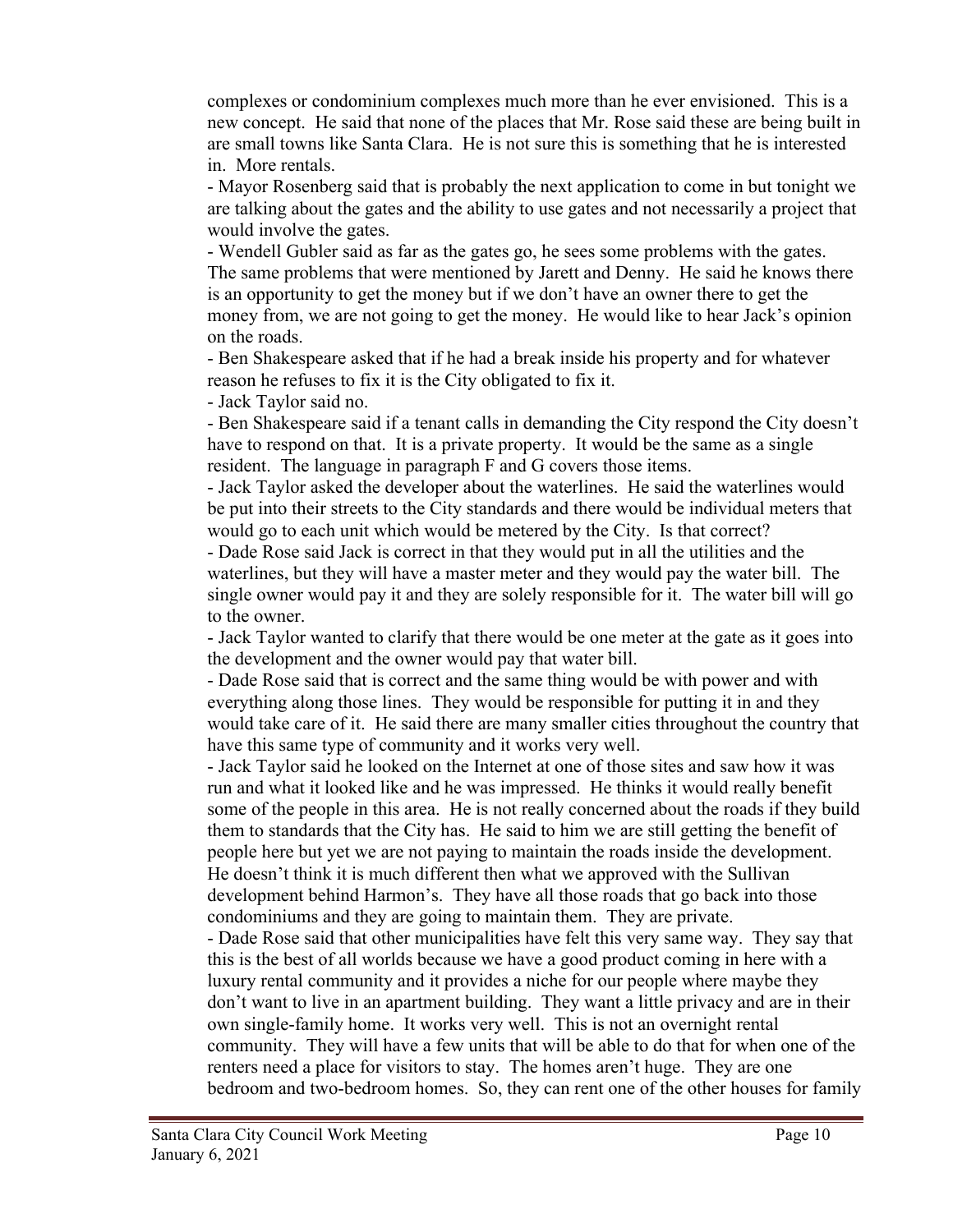to come and visit. That is a very small number. These are intended to be long-term rentals. He said they envision people staying for well over 12 months or even years. That is one of the benefits. You don't have the turnover that you have in other apartment projects or transient rental projects.

- Jack Taylor said he imagines even though we have one meter that would meter the whole facility there would still probably be a meter fee for each unit and we would have to have a power meter on each one of the units and gas. There would be a charge for each individual unit for the water, not necessarily for the meter. He doesn't have any issues with the roads. He said there was a concern about the fire department and being able to go in and get around and being able to turn around and come back out safely and he thinks that will all come later in the approval of the development if it goes through that it will have to meet those standards or it won't be approved. He has no issues with the road or the utilities in the interior.

Matt Ence said the Sullivan project was mentioned with the condominiums and the approval that was given there. One thing that makes this unique and cuts in its favor is on a project like that we have to rely on some kind of a homeowners or condominium owners association to maintain the common areas. Here you will always have an owner who does have a vested interest in operating the property for income and profit that you don't have where you have a homeowner's association responsible. He said that doesn't solve all the issues that have been talked about, but it does cut in favor of this of a single owner being responsible.

- Jack Taylor said he agrees.

- Ben Shakespeare asked if we need to put something in there specific that the roads need to meet the City standard. It spells out everything really well as far as responsibilities. Do we need any language like that? If this was to move forward that the infrastructure within the community would meet the City standards. Is that just normal?

- Jack Taylor said he is more concerned about the quality of the water system and making sure that is built to our standards and making sure there is enough road base and asphalt and have our inspectors inspect it and make sure it is going in to the standard it should be. As far as the road work he is not sure it has to be exactly to City standards as long as emergency vehicles and things like that can enter and exit and do things they need to do.

- Mayor Rosenberg said he thinks we are getting way ahead of the ordinance and what is on the agenda tonight. All of these issues mentioned get discussed with the PD zone and we can condition within the PD zone to address the quality of the streets and the materials that go into it, the design standards, and the types of things and how the water is going to be used. The question is the gate. The gate to a single owner property. If I have a single-owner property can I put a gate on it? This is a gate to go into a community. He thinks the ordinance Matt has put together addresses the issues that he is concerned about a gated community pretty well. There are still some bugs that have to be worked out when it comes to dealing with a project plan like this. There are some things that are going to have to be dealt with as part of their project approval and Council will get to see them and get answers to them as it goes through the entitlement process as part of the zoning change to PD. The question tonight is really that gate. Do we allow those gates, or do we basically keep it open to all single owner properties to where they can't put a gate in. This is an important issue to these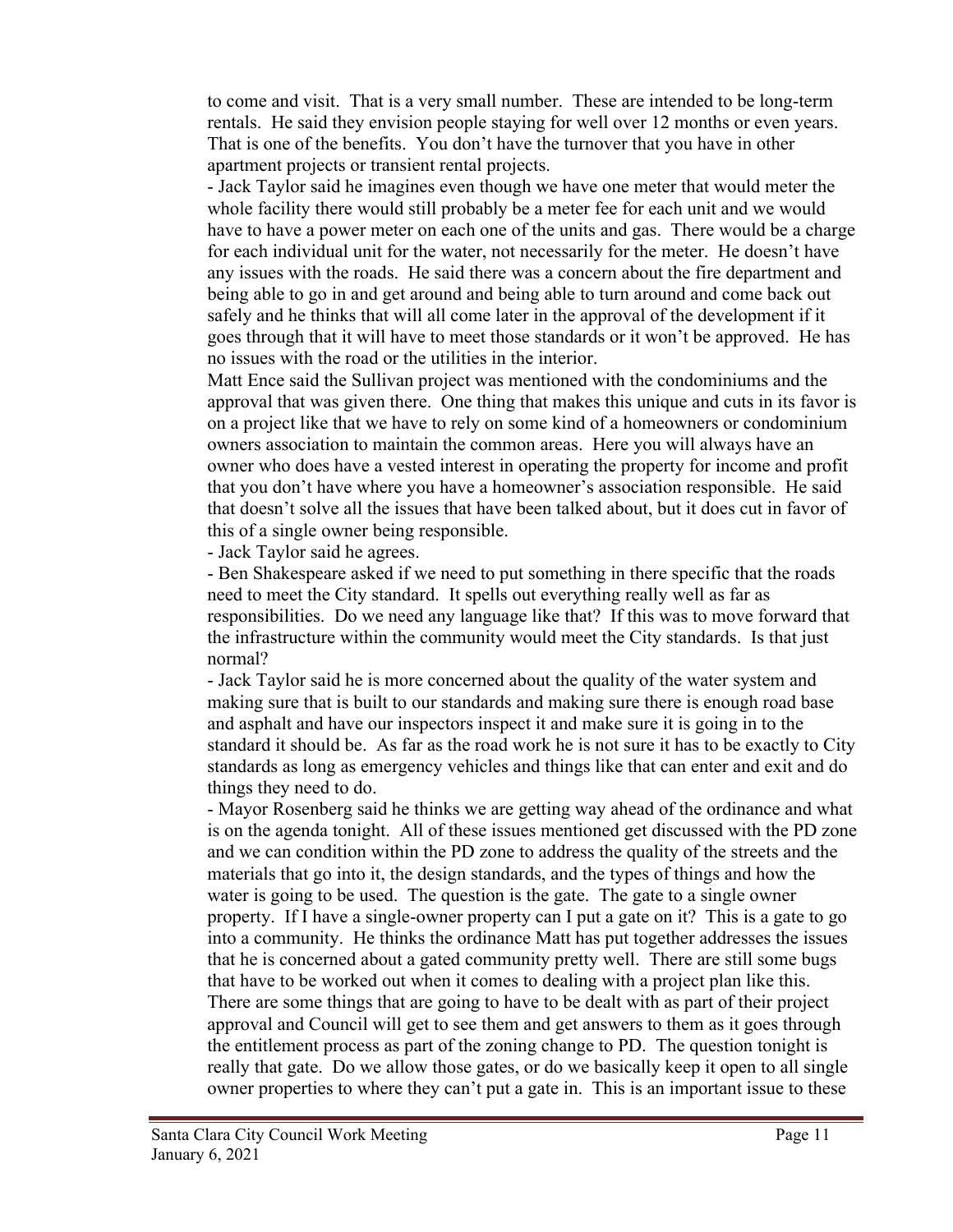developers because they want to put a project forth and without the gate it changes that project design significantly to what has been presented to us.

- Denny Drake said that dealing with experience on gated areas one of the issues is emergency vehicles having access through the gates. He would probably leave the ordinance alone and stay without having gated within Santa Clara.

- Chief Randy Hancey, Fire Chief, said that Matt has written something in this proposal to address that. As far as fire getting access in and out of there it has to meet the fire code and they would have proprietary override key that would be a requirement for the department to get in there in and out 24/7 whenever the department wants. - Denny Drake said that as long as the fire department had proprietary access it would

be like an easement.

- Mayor Rosenberg said some systems have an actual key that will open it.

- Chief Hancey said it would only be issued for the fire department and emergency employees.

- Mayor Rosenberg said he has seen developments that have alternative access such as trash gates and it is not for ingress and egress it is just for those people to get in and out. He said that would work for a public works response as well. Matt has this written in Section 2E that addresses that. How that applies to a particular development is dealt with individually. It is project by project and they are all going to be a little bit different. He said from the projects that are starting to come in that is part of the change. A lot of people want to feel that additional safety living behind a gate. He said his biggest problem with gates is the segregation that it causes within a community. He said he thinks it creates some social division within a community. It tends to break up a community. It is a social aspect not a physical impediment. There is always a way for public safety to get in there.

- Dade Rose said they would have a secondary access and other access ways for public safety. He said for the social issue he asks Council to think of it in terms of an apartment building. They are not open to the public in that way.

- Mayor Rosenberg said he is probably okay with it in this application, but the Council are the ones that get to vote.

- Corey Bundy, Building Official, said we do have existing gated communities that are grandfathered in if this would move forward. He doesn't know if that needs to be in the ordinance to say that.

- Mayor Rosenberg said those projects were all done before gates was eliminated. Those projects go back a long time in Santa Clara. He said he doesn't know if we have ever had a problem in any of those as far as emergency access.

- Chief Hancey said he has gone to those gated communities and gotten those Knox keys for proprietary access, so fire has access whenever we need to. It has been taken care of.

- Mayor Rosenberg asked Captain Rogers if there have been any problems for the police. He also asked Jack that as far as utilities has there been any request from the HOA or an owner inside to come in and repair a street or utility.

- Captain Rogers said no.

- Brock Jacobsen said there have been some owners in Villa Bonita calling about people with access to the river.

- Jarett Waite asked Jack what would happen inside this development because this is different from an apartment building and we need to make that very clear because an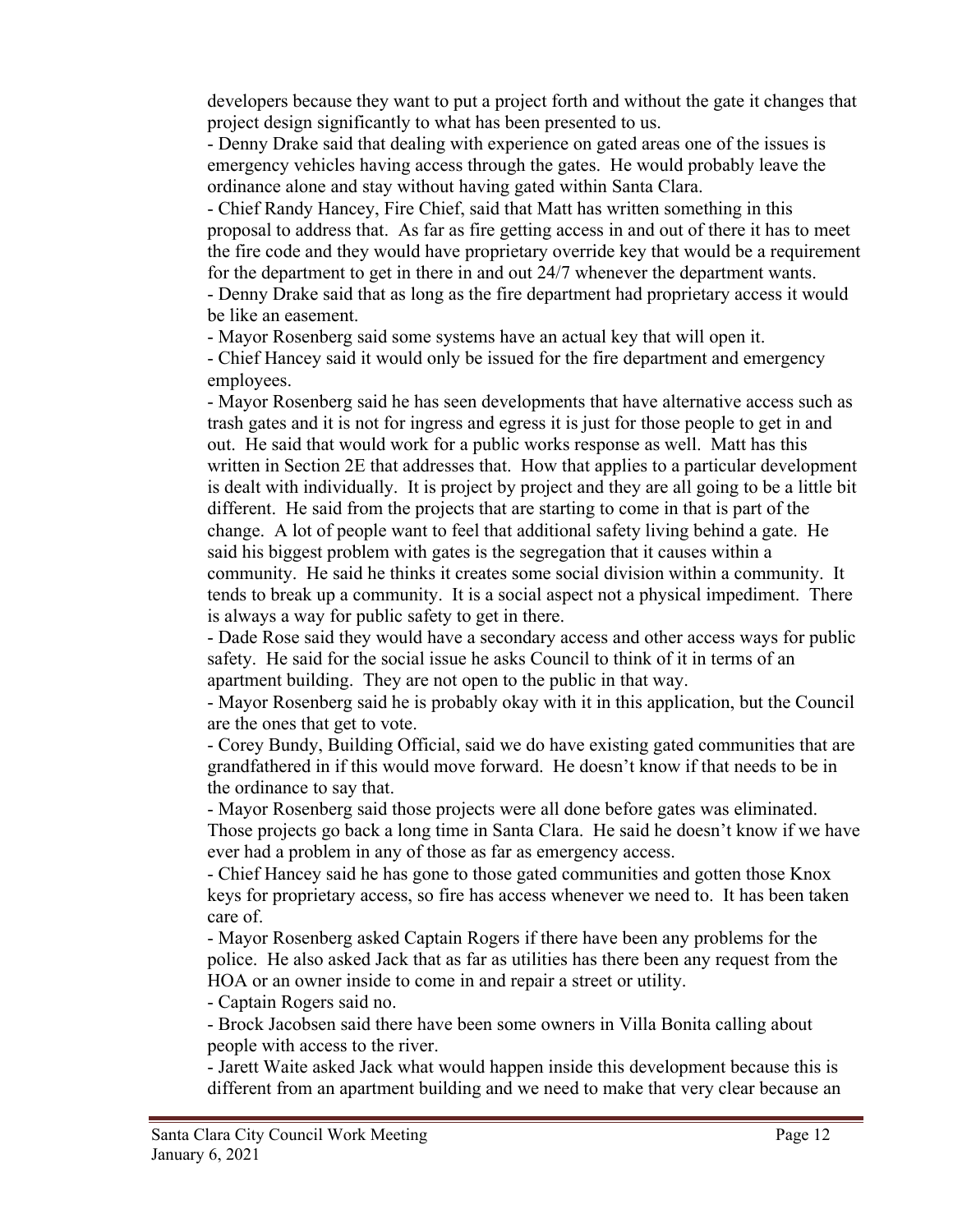apartment building would have a big waterline going in and a big electrical line but this is going to be a lot of power lines and waterlines so what would happen if there is a major water leak and is impacting the entire City and we are waiting on an owner to go and fix it. Or what if some electrical thing goes on in there and it is shutting down a part of the grid and we don't have any jurisdiction over it.

- Jack Taylor said we would be no different than the gas company. If we have a power outage, then we would have to be allowed to go in there and maintain our power system and our transformers. If we have a meter that goes bad on one of their units we would go in and replace that unit and it wouldn't be any different than what we do in one of our residential communities. We would have to go in and fix it. He doesn't see any difference. If they put the water meter at the front of their facility the water system would be theirs. We wouldn't maintain it from the gate in unless we have an agreement and they put it in to City standards and the City will charge them for water breaks or things like that. If they can't get it fixed, we would shut it off at the meter and then they would get it fixed and then we would turn it back on when they are ready.

- Dade Rose mentioned that in Paragraph F and G that is covered. He said they wouldn't have any problems in granting the utility company easements to do this and if the City wants that right they already have it under Paragraphs F and G. If the City wanted to spell that out in the development agreement, they would have no problem with that.

- Mayor Rosenberg said the way he has seen these done in the past on the utility service is it is basically designed with the same redundancy that the regular City system is. There'll be loops and internal valves and we'll be able to isolate portions of this project. There'll probably be a dual water system in there and one will be a the fire lines that aren't needed and the separate system on the back of the main water meter will be separate from the fire line meter so that will be the culinary providing service for the culinary and the irrigation inside there on a separate one that is owned and maintained by the owner.

- Jack Taylor said that when they build the water lines, they need to make sure they are built to the City standards. That way they are not going to have a lot of problems and if they have to call on the City to come in and fix it he would recommend they have a maintenance agreement with the City to go in and fix a water break or maintain their water system for them so that their valves get exercised every year. If you don't exercise your water valves pretty soon it is stuck and eventually you have to replace that valve.

- Dade Rose said he sees no problem with that. It makes good sense. They would have no problem with that.

- Leina Mathis asked if the land use obligation follows the land so that if the property is ever transferred the new owner has to abide by the same obligations.

- Matt Ence said yes, the development agreement is recorded and is on record at the County so that anyone that acquires the land would be subject to it.

- Ben Shakespeare said that even approving this when it comes back the Planning Commission and City Council have full discretion in approving or disapproving a plan. It states this in #3. Everything is covered there.

- Mayor Rosenberg said that these are the minimum standards and additional conditions that can be implemented as part of the project.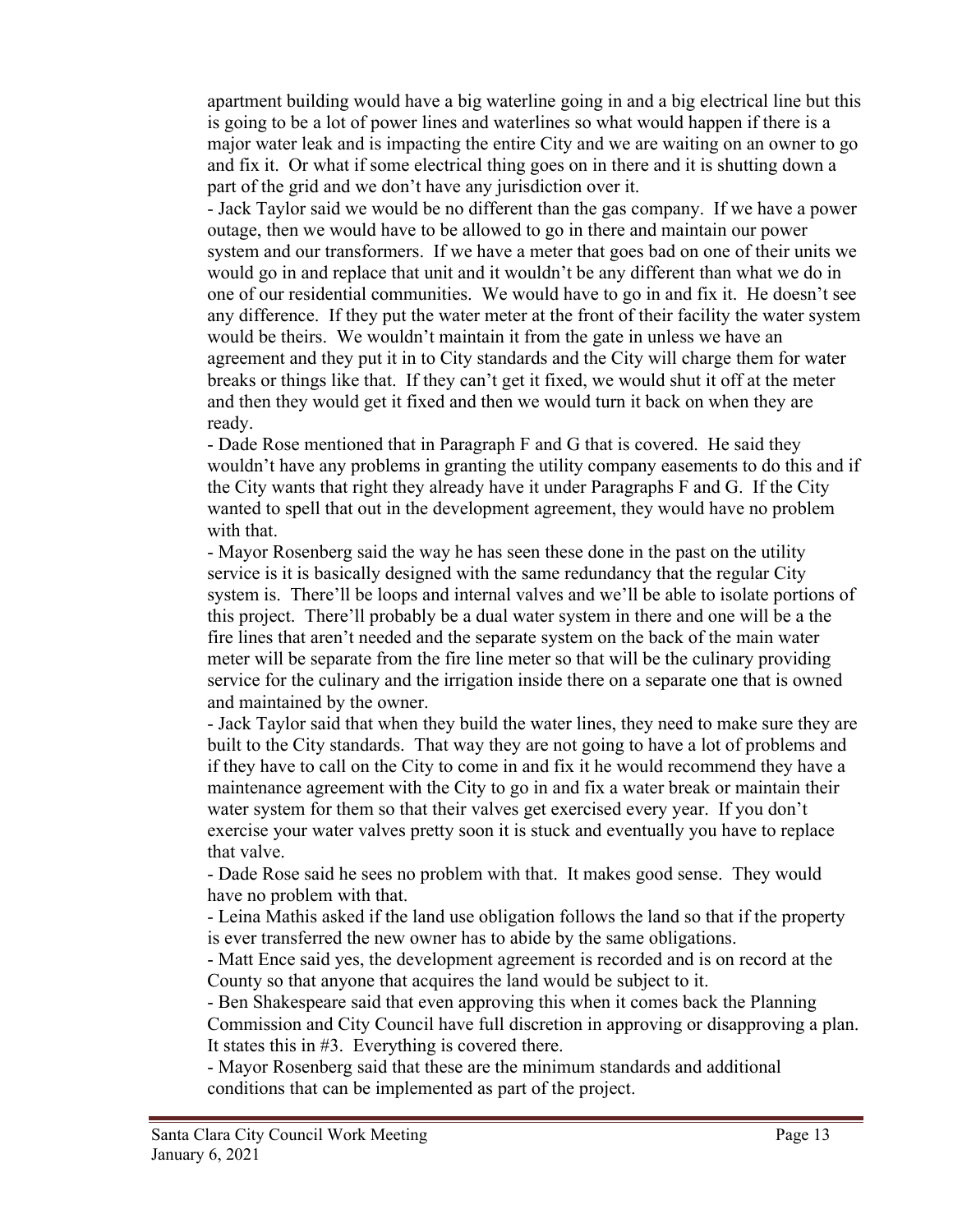- Ben Shakespeare said that what is driving these changes is this specific project and so there are questions in that and obviously there will be more questions but the way this is written it is very well done. It solves a lot of the questions we will have.

- Matt Ence said this idea of having a lien on the property he would probably make one small change but an important change in paragraph G and that is he would add some language there to make it clear that the lien that the property would be subject to would actually have the priority of the recorded development agreement so if later we had to enforce that that lien would be prior to any other incumbent. He said he could strengthen that a bit.

- Jarett Waite said we have talked about other gates in the City, but our prohibition is only for planned development. If you are a R-1-10 you can put a gate up on your property. Is that correct?

- Matt Ence said that is correct. That is where it is located in the ordinances.

- Mayor Rosenberg said the other gates were all PD zones. He said a person can't do an R-1-10 subdivision with a gate. It creates a private street and private streets aren't allowed by the ordinance. He thanked Dade and Rick for their input.

- Ben Shakespeare asked to be excused from the remainder of the meeting.

# **3. Staff Reports:**

## Captain Rich Rogers

- He said they had over 5,000 calls for the year. He said they appreciate the support they receive from the community. He talked about all the bikers and hikers in the South Hills and there are people up there shooting. That is a major safety concern.

## Fire Chief Randy Hancey

- They now have the ability to do rapid testing for COVID. They got a State lab license to do testing for first responders. They are starting to get the vaccines for the first responders. He said they have had the most calls they have ever had. Last month they did 85 medical calls and 29 fire calls. Of the 85 medical calls they had 47 of those transported. They have been busy.

## Brad Hays

- There is going to be a Girls Fast Pitch tournament this month scheduled for Jan. 14-18. It is 4 days long. These will be at Gubler Park. There is also a tournament Jan. 22-24. On Jan. 30 we have the Sun Marathon. It starts at Gubler Park and goes out Rachel Drive into Ivins and then up into Gunlock.

- Jarett Waite said he heard that the doors aren't working on the Glockenspiel again.

- Brad Hays said the door on the front doesn't want close when it gets cold. It is a motor issue. He ordered a new barrel with a motor in it and it is supposed to be a lot better than the motor that was installed in those doors. He said they contacted Mehr Doors, which did the installation of the doors. They are going to come out and fix it. They are hoping to have it up and working really soon.

- Jarett Waite asked what is going on at the Swiss Memorial Park. How is the progress going with the grass?

- Brad Hays said they have new sod in, and it has been watering routinely and he has checked the rooting on it, and it is rooting and looking very well. He has a couple of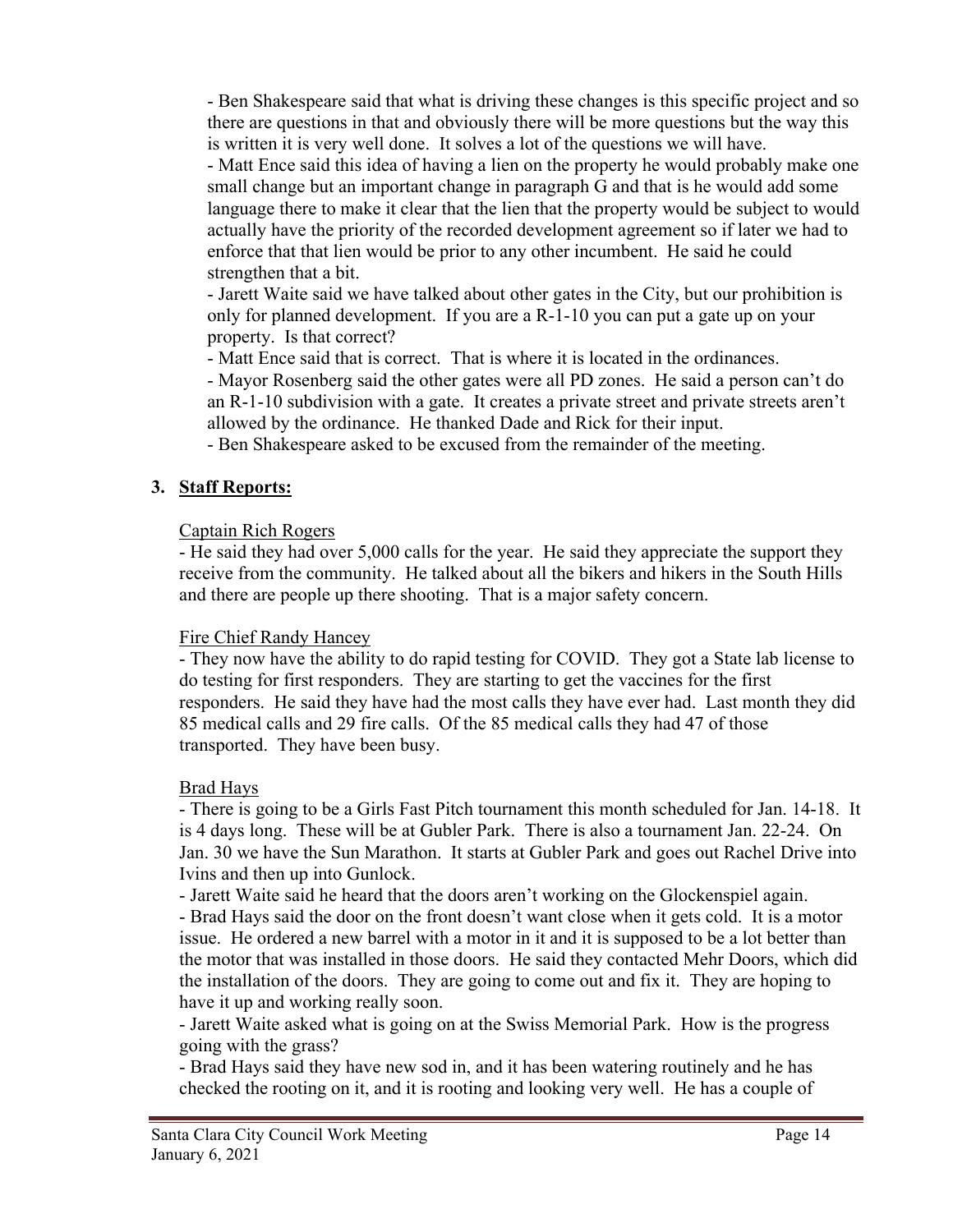details to work on the walking path in the back that the contractor needs to complete but essentially it is completed except for that.

- Jarett Waite said he saw Sherrelle at the Chamber of Commerce lunch and she approached him about being a little more involved in the community and getting to know the businesses. He said he got an email from Dawn at the Chamber asking who might want to be on an email list and Sherrelle wasn't included in that so do we want to include her in that?

- Mayor Rosenberg said to put her on the list if she is interested. It would be helpful for her to be involved with that. He said it would be nice to have someone from the Economic Development on that chamber email list. He told Brock to follow up with Ditzie.

#### Jack Taylor

- He said they have been doing normal maintenance on the public works side. The crews are doing crack sealing. There have been a couple of water breaks that have been repaired. We have a lot of commercial stuff going in. We have had a lot of power installed in a lot of these developments and we are trying to get all these commercial sites going. We are working on some right of ways with Ryan Anderson to stop the issues we have behind his property to try and get the water to go in a storm drainpipe. It looks like all the owners of the properties are willing to sign the easements. Tuesday there is a pre-bid meeting on the waterline project in the South Hills. There were 12 contractors there. He said they have been working very hard to try and get the right of way from the BLM to make sure we can get this waterline in that comes down from the water tank and over to the Edge development and down to Gates Lane. They got the comment period over and there were no comments. There has been no response back from the BLM so he finally asked the Mayor to see if he could get a response and he got a response and they have signed it and we should have the right of way by the end of the week. He is still working on a right of way from Kyle Hafen on the Kent Frei piece. He said when we got the engineer estimates for the line, he was surprised at how high it is. We have to have a booster pump to pump the water from the water tank up to the park area. The price of that is \$220,000. There won't be a lot of water at the park but there is planned to be restrooms and a drinking fountain and a pavilion and maybe a little bit of grass. There could be more in the future. Do we really want to pay that much money for a booster to push that flow up to that park? He said that in our Master Plan we actually have another water tank that could possibly go above the South Hills. We pretty much drain that tank in the summer months. At the City yard we are going to have to eventually put another booster pump in to pump the water up. It is in the plan. All the piping and building would actually work for the future and we could just enlarge the pump to be able to push that water up to the next water tank. He said he believes the pump will come in less than \$200,000 to do all that. He said we actually have \$158,000 in our impact fee study. That was approved in our impact fee study. He thinks we should move forward with it for future growth.

- Mayor Rosenberg said if you put it in this one you don't have to do the mid-pump station at the City yard in the future.

- Jack Taylor said we will still have to put another one in. He said they have put it out to bid but we have to get a certain area in the reserve, and we have to get that in before the tortoises start to move. If not, we will have to push the project back and wait until September.

- Mayor Rosenberg said this will give us a redundant line from Clary Hills and Gates up to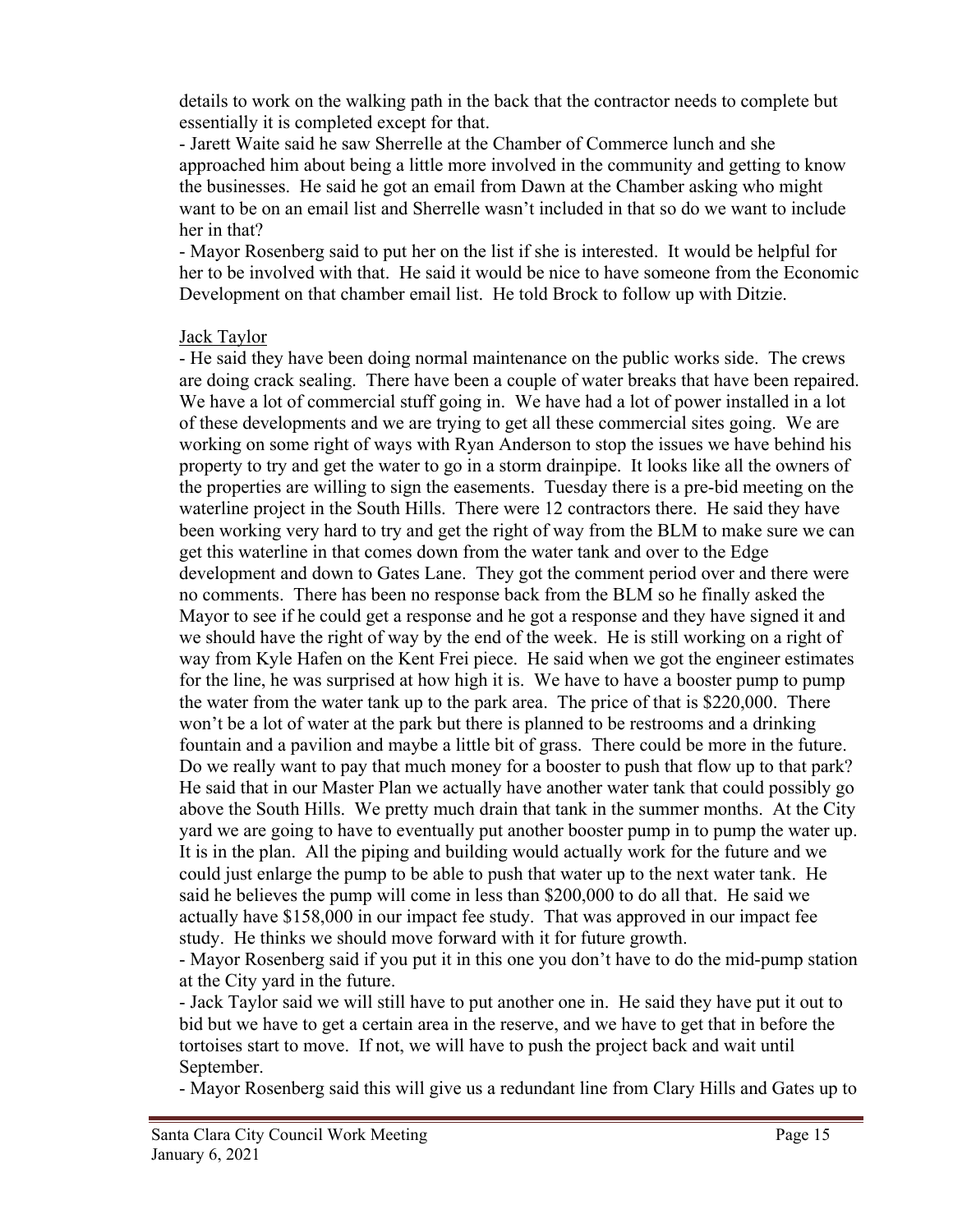near the tank. That is important because if we lost that main line going up through the Hills for the tank then we would lose the tank. Having a second line up there is really important going into the summer season. It is a good project.

- Jack Taylor said this will be coming back to Council to award the bid to the contractor on Jan. 13. He asked Council if they are fine with the pump house and what has been designed here, they will leave it in the project.

- Mayor Rosenberg said he would leave it just as Jack has it.

#### Corey Bundy

- He said that we are at 58 new homes. We have 1 home in planning review. There were 13 permits from Dec. 1 to Dec. 13. There are currently 253 active building permits. We did 272 building permits and storm water inspections in December. There is quite a bit of commercial subdivision developments going on. He gave Council a list of what has been inspected. The Planning Commission is going to look at a retail center. There is a public hearing on Jan. 14 and then also O'Riley Auto Parts for their project plan. They are keeping up on building maintenance. They installed 8 hand dryers as part of the CARES Act for sanitation purposes.

#### Brock Jacobsen

- He attended the groundbreaking yesterday at the County. It is going to be a nice-looking Administration building.

- Jarett Waite asked about the camera install here at Town Hall.

- Brock Jacobsen said the security cameras are installed. There is one on the exterior they had trouble getting to, so they are going to have to come back and install it. We have bids to install the cameras in the parks. It is more expensive than we anticipated so we are going to prioritize what we need done. We are going to work with Info West on that. - Jarett Waite asked about the CARES fund.

- Brock Jacobsen said it was not all spent. We tried to get everything done. The last project that we have for that is the cameras in the parks. What we have left we are just going to use for the wages and benefits for public safety.

## Mayor Rosenberg

- He said he emailed the Council about the response that he got from Dan Frei today regarding Vineyard. It is some of the results of the citizen committee. They are unanimous on recommending the reconstruction of Vineyard Drive including curb and gutter and sidewalk. They have absolutely no interest in a trail or plant strip. They want to prioritize starting on the east end down the hill from Bruce and Sherry Anderson's house. They feel like that is the most dangerous. There was no consensus on the recommended method of assessment, frontage area or ERU. He said to be honest most seem to be in favor of whatever was least expensive for them personally. He said the City will need to make that decision based on what they feel is the fairest to all involved. He said it will be helpful for the committee to be willing to contact all the property owners on Vineyard. He said he is going to ask Dan Frei if he would at least try to contact them and then get that information back to the Council. There is some progress on the residents' side on Vineyard.

- He said he sent an email to Council about the emails from Bella Sol residents. When that subdivision was originally improved it wasn't just two access points it had three counting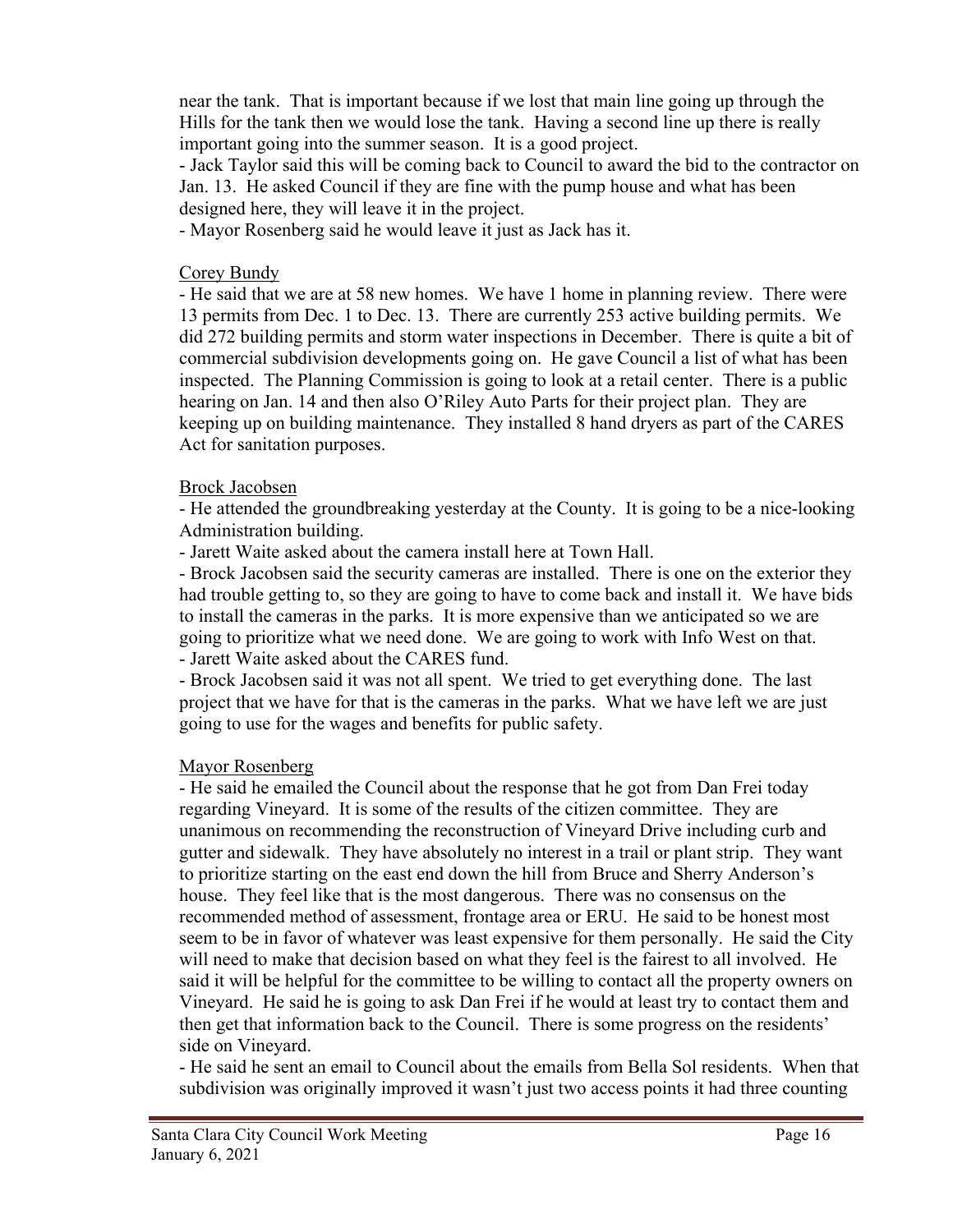the one that extends to the east that was a Master Planned collector road that extended all the way over to Red Mountain. The revisions that were presented for the Solace development maintained three access points and eliminated the Master Plan collector road so it should reduce the traffic in the subdivision significantly from what is approved today. That Master Planned road has been moved to the south and doesn't affect Bella Sol now. He talked about a four-way stop at the intersection. We can do warrant studies on any intersection in town. That is required for a four-way stop or a signal. He said what he would probably recommend is a traffic impact study at Rachel and the new Master Planned east/west collector. If we decide to put a signal at that point the four-way stop probably wouldn't need warrants up to the north. He said he doesn't think the traffic coming out of Bella Sol is going to warrant a four-way right now, but he would wait until we get a new study done because the signal is the better location. This is just north of the school. It is a good place for a signal because it is a three-sided intersection. Let's get that study done before we put a lot of expense into considering the one up there. The Council can use this information in their response to residents. He said the traffic through Bella Sol should come down significantly.

- He said that down at the Heritage Square at the Church building for the Church of Jesus Christ of Latter-day Saints they have put in a new red cinderblock wall that goes all the way around the parking lot. It cuts across the City property. He said we shut them down when they started it based on some drainage concerns but after he and Jack walked through the site, the drainage concerns they had at Heritage Square, they found the wall is not the drainage issue. The location of the basement entry is at the low spot of the lot, so the lot floods the home. Jack is going to have his crew go over and look at it and we are going to come up with a plan to improve the drainage protection for that building and we are going to move the access gate over closer to the Church where the opening is now. He said he has explained it to Sherry over the phone and he is waiting for her to get ahold of him and they are going to walk it and he'll have Brad and Jack go with them. The agreement with the Church for the parking lot is that the Church can cut off the City's use of that parking lot with just a 30-day notice. There is nothing to protect the long-term use of the Church property for parking. The City's need to be able to use that, is higher now than it ever has been because we built the new Swiss Memorial Park without any parking so the ability to protect that integrity of that Church parking lot and that agreement that we have with the Church to be able to use that is a little more important than building the fence across the City line. The use of the Church parking lot doesn't change and hasn't changed since before. The access to Heritage Square is going to move and it is going to be better and will protect Heritage Square from flooding by keeping that drainage on the Church side behind the wall and it also protects the residents on Victor Street. Now we have to go back and retrofit some of the sidewalks in Heritage Square which Jack has agreed to let his crews help us out with and also do a little wing wall around that stairwell. We have to do that part of it. This came about during the Christmas break. He said he decided that after looking at the agreement he thinks it is the right decision because the Church has been really good to the City. They are going to give the City the orchard and the building and the \$28,000. We can use that money to move the building or build a pavilion or whatever we want to do down there. The terms are pretty simple.

- Matt Ence said the terms are pretty simple. Basically, the Church is going to donate the property. There are some conditions as far as the use that it can be used for. They want to honor the original intent of the family that gave it to them so the City will have to agree to